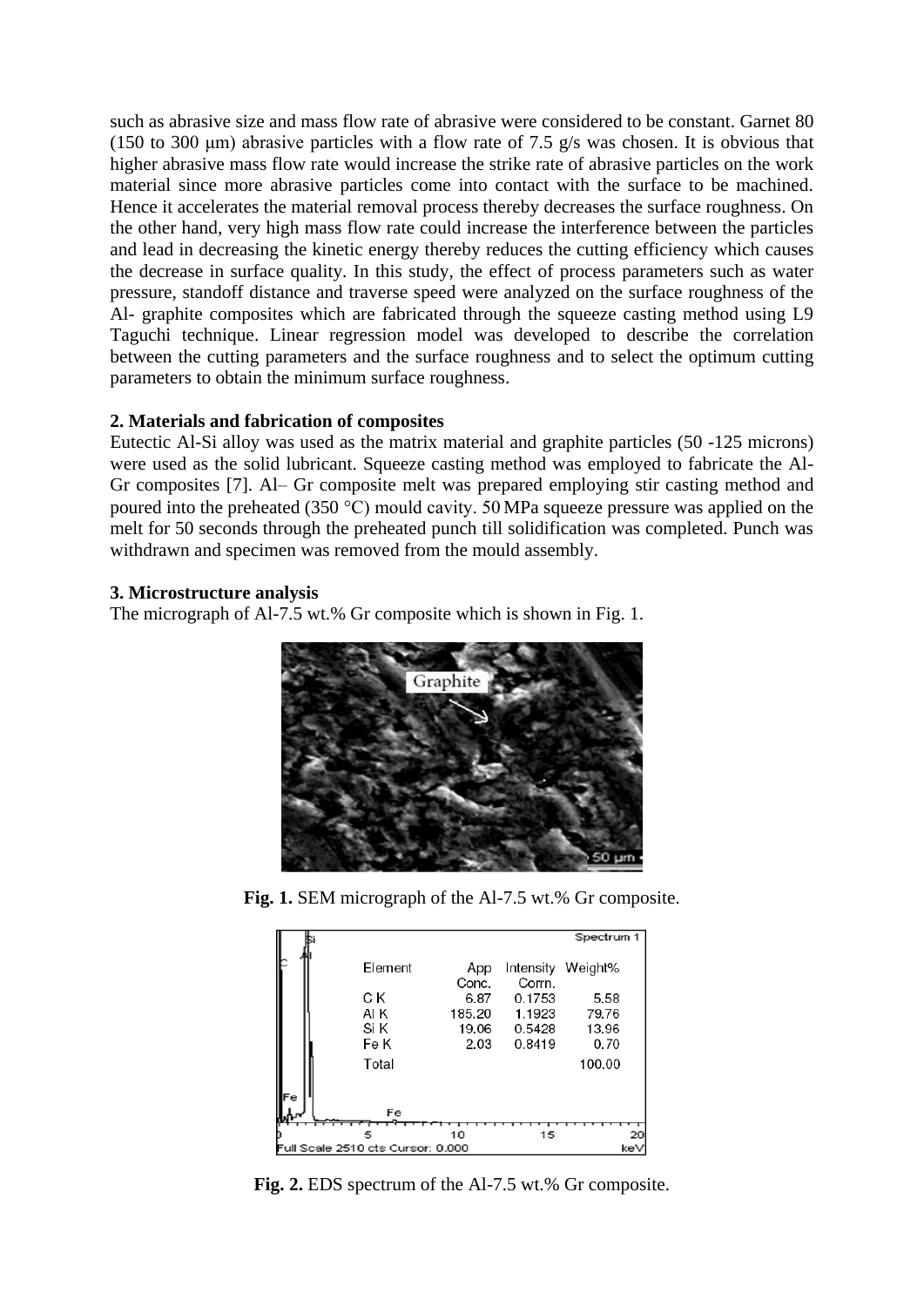The dark phases observed in the micrograph are the graphite particles which are being distributed more uniformly in the Al alloy matrix. EDS spectrum of the Al-7.5 wt.% Gr composite specimen is shown in Fig. 2. It indicates the presence of Al, Si and Fe from the Al-Si alloy matrix whereas the existence of C peak confirms the presence of the graphite in the composite.

# **4. Experimentation**

Abrasive cutter was employed for machining the composites. Garnet (angular shape) was chosen as an abrasive material. Sapphire was chosen as primary nozzle (water jet) and tungsten carbide was selected as secondary nozzle (water- abrasive jet). Schematic of an abrasive water jet machining equipment is shown in Fig. 3. During the course of the study, regular checks were made to replace the worn out nozzle in order to enhance the cutting performance. Surface roughness measurement was performed employing SJ-210 – Mitutoya surface roughness tester which is shown in Fig. 4. Surface roughness values were measured at the top, middle and at the bottom of the machined surface and mean value was considered. For all the tests, the other parameters were kept constant using the system standard configuration, i.e. the orifice diameter  $= 0.33$  mm, the mixing (focusing) tube diameter  $=$ 0.762 mm, the length of mixing tube  $= 88.9$  mm, the nozzle diameter  $= 1.02$  mm, the nozzle length = 76.2 mm and Jet Impact angle = 90 $\degree$ .



**Fig. 3.** Schematic of abrasive water jet machining process.



**Fig. 4.** Surface roughness measurement tester.

# **5. Taguchi method**

Taguchi's parameter design provides a systematic and efficient methodology to find the optimum parameters which have an effect on the process and performance. Taguchi method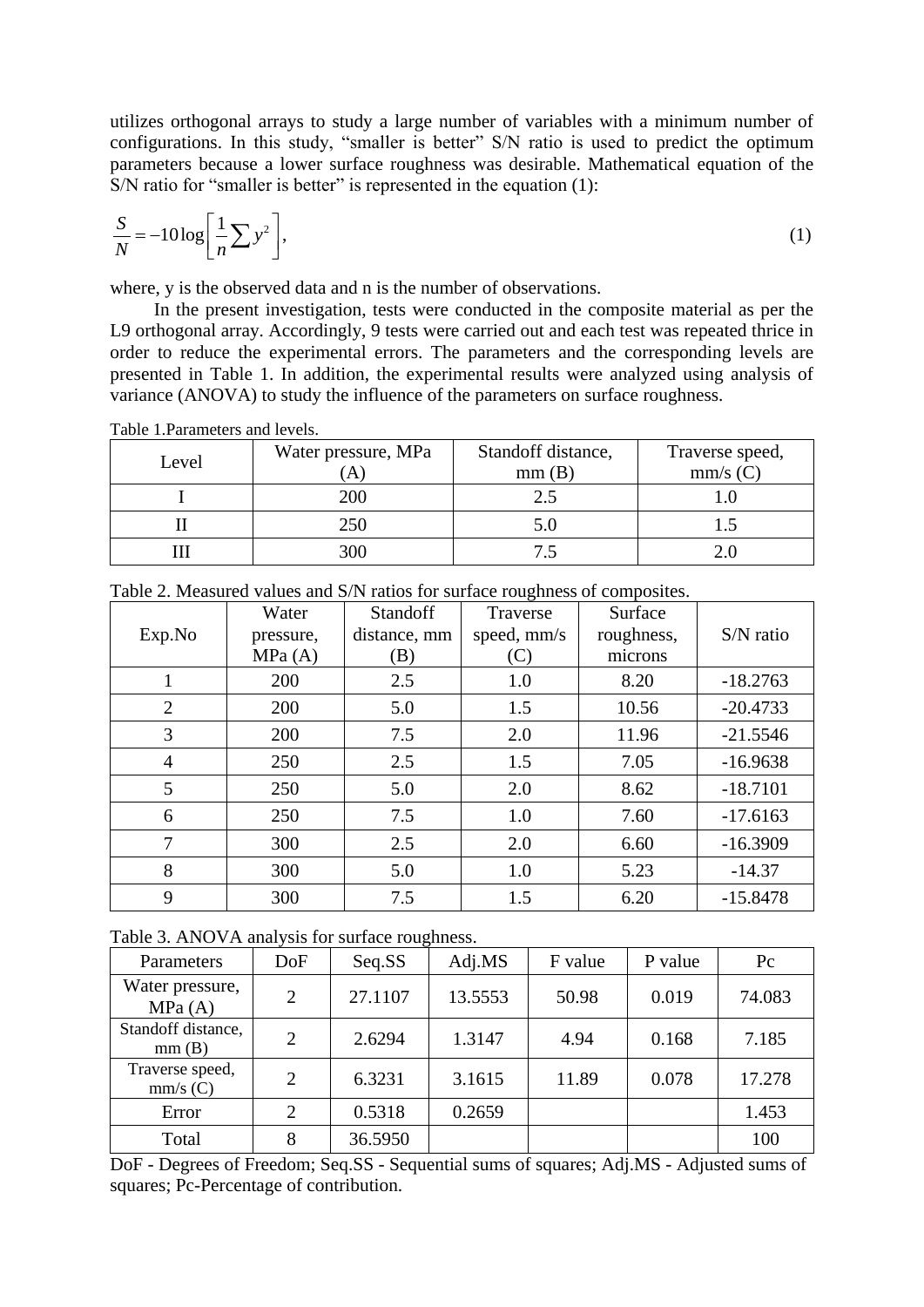## **6. Results and discussion**

**6.1 Results of S/N ratio.** The S/N ratio for each parameter level is determined by averaging the S/N ratios at the corresponding level. From the response diagram of S/N ratio (Fig. 5), it was found that the optimum parameters were water pressure (300 MPa), standoff distance (2.5 mm) and traverse speed (1 mm/s) for the composites.



**Fig. 5.** Response diagram of S/N ratio for surface roughness of Al - Gr composites.

**6.2. Results of ANOVA.** ANOVA establishes the optimum combination of process parameters more accurately by investigating the relative importance among the parameters. ANOVA was performed with the help of the software MINITAB15 for a level of significance of 5 % to study the contribution of the parameters. In the ANOVA table, there is a P-value for each independent parameter in the model. When the P-value is less than 0.05, then the parameter can be considered as statistically highly significant. It was observed that the water pressure has less than 0.05, which means that it is highly significant at 95 % confidence level. The last column of the table 3 shows the percentage contribution (Pc %) of each variable in the total variation indicating their degree of influence on the surface roughness of the composites. It was observed that the water pressure (74.08 %) was the major contributing parameter followed by traverse speed (17.28 %) and standoff distance (7.18 %) influencing the surface roughness of the Al–7.5 wt.% Gr composite.

**6.3. Multiple linear regression model.** A multiple linear regression equation was developed to establish the correlation among the parameters on the response. The value of regression coefficient,  $R^2$  (0.9855) is in good agreement with the adjusted  $R^2$  (0.9419). It can be noted that since the value of regression coefficient for the model is 0.9855, the data were not scattered. Since both the values are reasonably close to unity, models provide reasonably good explanation of the relationship between the independent factors and the response (surface roughness).

The regression equation developed for surface roughness is

$$
Ra = 14.2 - 0.0423 (A) + 0.261 (B) + 2.05 (C),
$$
\n(2)

where Ra = surface roughness; A- water pressure, MPa; B- Standoff distance, mm; C-traverse speed, mm/s.

It can be observed from the Eq. (2) that the coefficient associated with water pressure (A) is negative. It indicates that the surface roughness of the composite decreases with increasing water pressure. Conversely the surface roughnesses of the composite decreases with increasing traverse speed and standoff distance since the co- efficient associated with them are positive.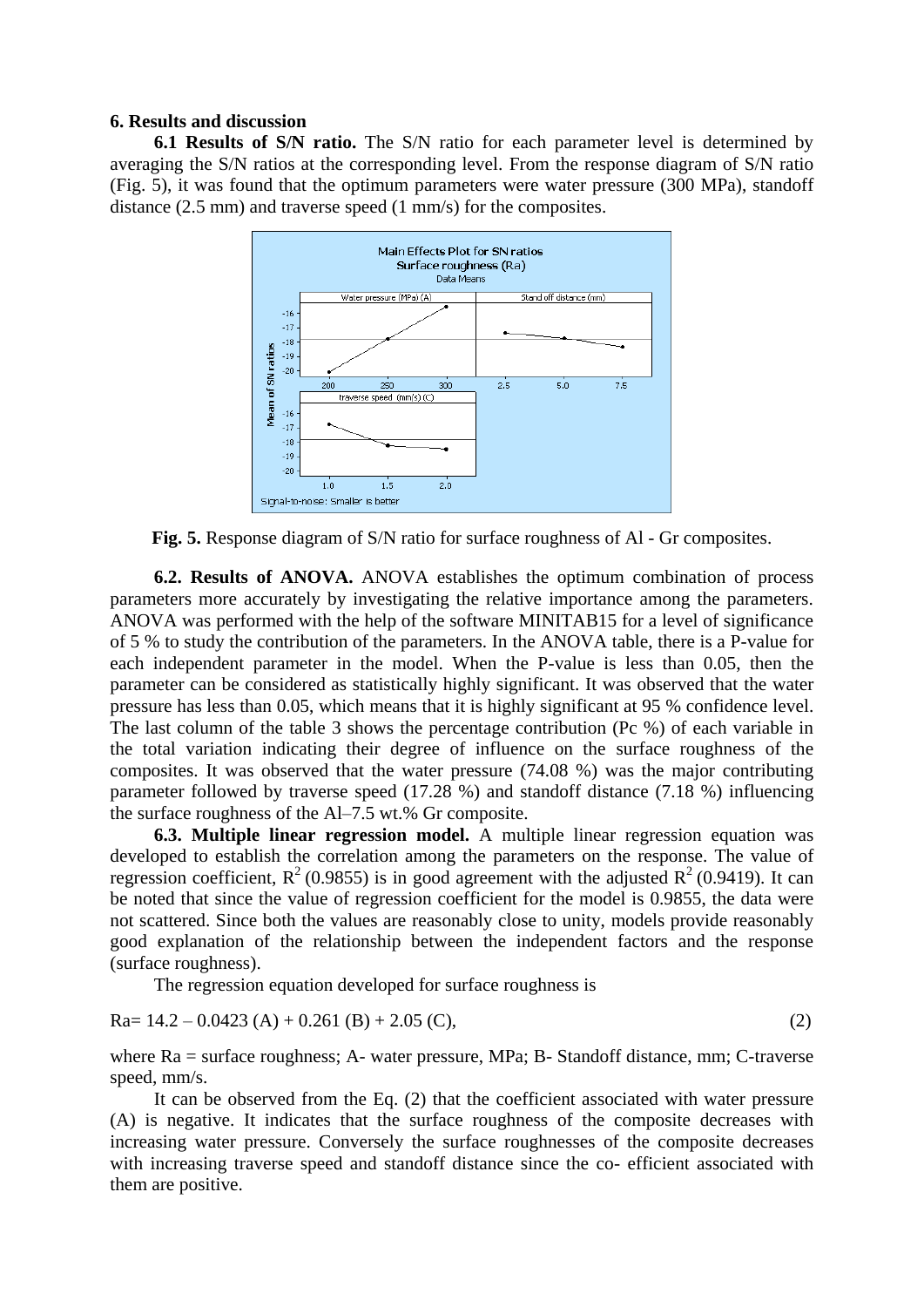**6.4. Confirmation test.** A confirmation test is the final step in the design of experiment process. It was found that the optimum parameters were water pressure (300 MPa), standoff distance (2.5 mm) and traverse speed (1 mm/s) in minimizing the surface roughness of the composites. The confirmation experiments were conducted and results are presented in the Table. 4 and Table 5, respectively. The experimental values and calculated values from the regression equation are nearly same with least error  $(\pm 4\% )$ .

| Test | Water pressure, MPa | Standoff distance, mm   Traverse speed, mm/s |  |
|------|---------------------|----------------------------------------------|--|
|      | 225                 |                                              |  |
|      |                     |                                              |  |

Table. 4. Parameters used in the confirmation test.

Table. 5. Results of confirmation tests.

| Material           | Test I            |       |          | Test II           |       |          |  |  |
|--------------------|-------------------|-------|----------|-------------------|-------|----------|--|--|
|                    | Surface roughness |       |          |                   |       |          |  |  |
|                    | Model<br>equation | Expt. | Error, % | Model<br>equation | Expt. | Error, % |  |  |
| Al-Gr<br>composite | 7.9255            | 7.99  | 0.81     | 7.5625            | 7.867 | 4.02     |  |  |

The resulting equations seem to be capable of predicting the surface roughness to the acceptable level of accuracy. However if number of observations of performance characteristics are increased further these errors can be reduced.



**Fig.6.** Effect of water pressure on surface roughness.

**6.4.1. Effect of the water pressure.** For better understanding, surface roughness values were plotted with three different water pressures keeping the other two parameters such as standoff distance (2.5 mm ) and traverse speed (1 mm/s) as constants at their optimum values in order to observe the effect of water pressure on the surface roughness. It can be observed from the response diagram of S/N ratio (Fig. 5) that the optimum water pressure was found to be 300 MPa.

Figure 6 depicts that the surface roughness decreases as the water pressure increases. The surface roughness decreased by 43 % when the water pressure was increased from 200 MPa to 300 MPa. It infers that the surface roughness decreased with an increase in water pressure. It can be attributed to the fact that abrasive particles are gaining momentum by allowing the high-pressure water through an orifice of small diameter. An increase in water pressure causes more cutting force of abrasive particles thereby decreasing the surface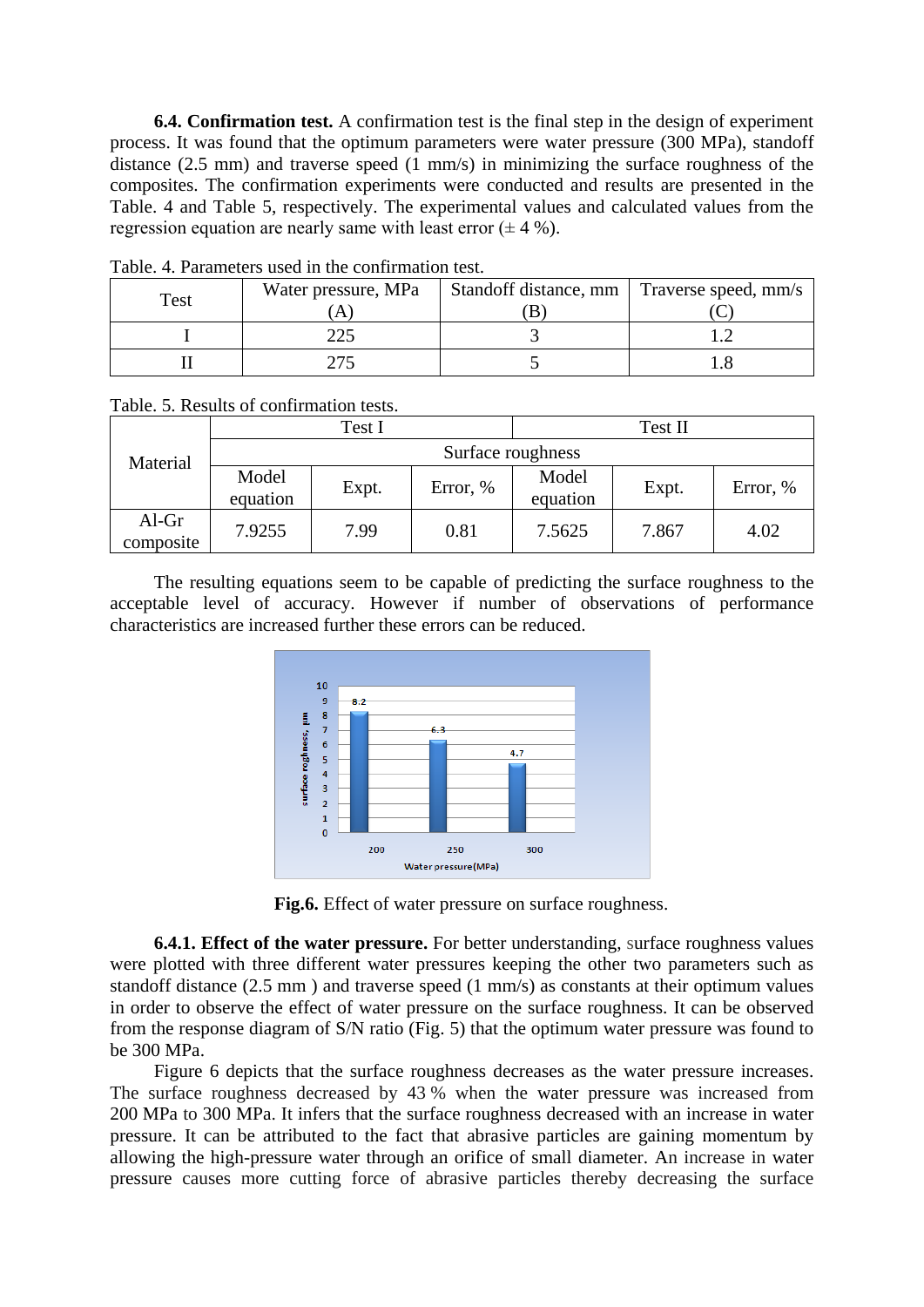roughness of the cutting surface. The similar observation was made by the Momber et al*.* [8]. It was reported that increasing in water pressure improves the surface quality. However, high water jet pressure loses cutting ability of the abrasive particles when they become too fragmented [9].

**6.4.2. Effect of the standoff distance.** In order to analyze the effect of standoff distance on the surface roughness, surface roughness values were plotted with different standoff distances by keeping the optimum water pressure 300 MPa and traverse speed, 1 mm/s. Figure 7 shows that the surface roughness of composite is apparently to have increasing trend with increase in standoff distance.



**Fig. 7.** Effect of standoff distance on surface roughness.

The results revealed that the surface roughness decreased by 19 % when the standoff distance was decreased from 7.5 mm to 2.5 mm at optimum traverse speed (1 mm/s) and water pressure (300 MPa). A lower standoff distance ensures the smoother surface roughness due to increased kinetic energy of the abrasive- water stream. Similar observation was made by John Kechagias et al [10] and they reported that when the standoff distance was increased, the surface roughness increased considerably in machining of TRIP sheet steels.



**Fig. 8.** Effect of traverse speed on surface roughness.

**6.4.3. Effect of the traverse speed.** Similarly, the average surface roughness value with respect to the three different traverse speeds at optimum water pressure of 300 MPa and traverse speed of 1mm/s is shown in Fig. 8. It demonstrates that a decrease in traverse speed decreases the surface roughness of the machined surface of the composite. Surface roughness decreased from 6.6 μm to 4.7 μm when traverse speed was decreased from 2 mm/s to 1 mm/s. It can be noted that the considerable reduction (29%) in surface roughness is achieved by decreasing the traverse speed. It can be revealed that the lower traverse speed enhance easier removal of material within a short time, resulting in considerable improvement in surface finish.